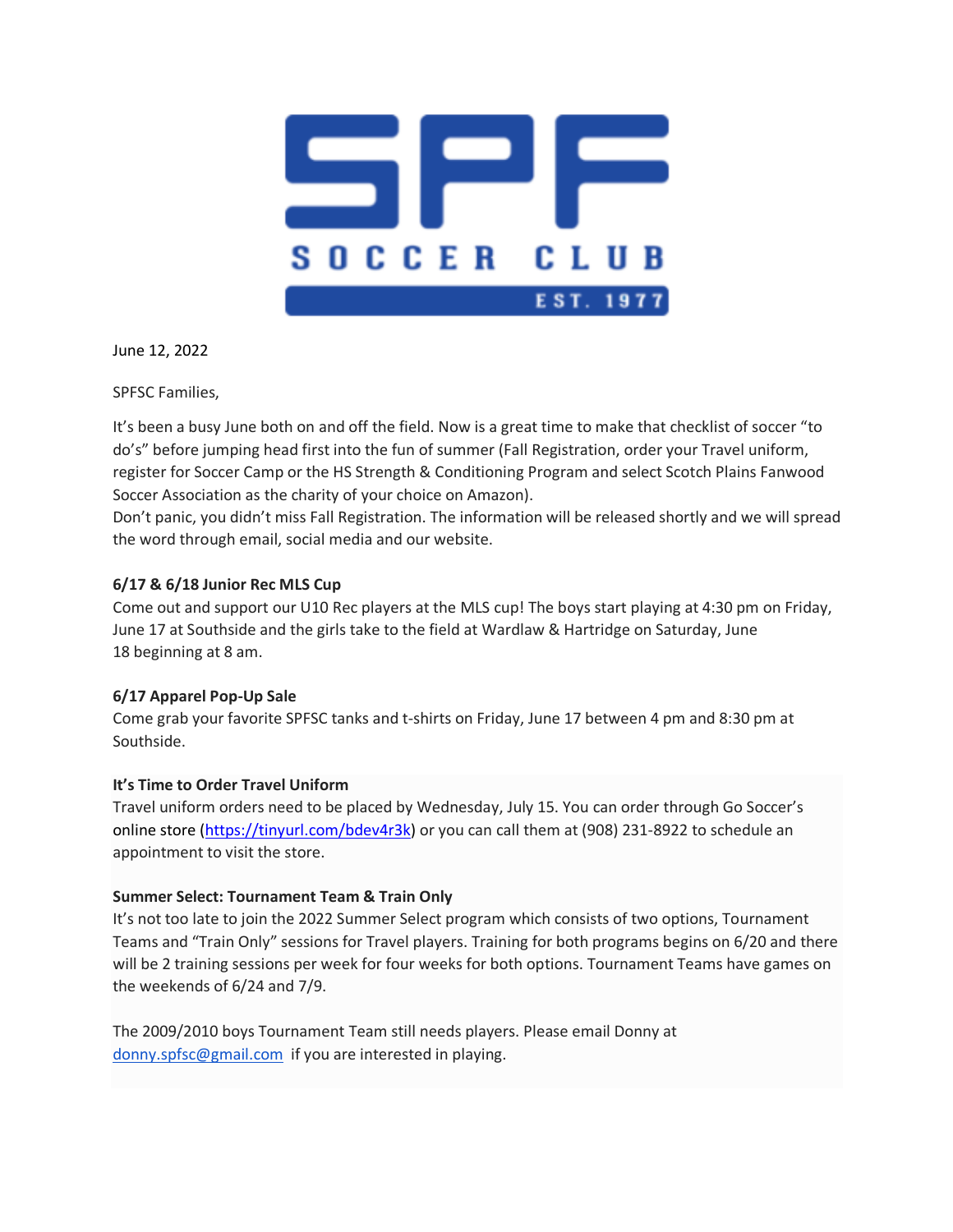For all players in the Travel Program who would like to just train through the summer, please register here (https://go.teamsnap.com/forms/312085) for the "Train Only" option. Where possible, players will train with their own teams/age groups.

Email all questions to Donny at the address listed above.

### **Summer Camp Includes Option for 2016 Players**

Great news! Camp now includes an option for 2016 birth year players. Check out the camp page (https://www.spfsoccer.com/2022-summer/) on our website for registration and more details.

## **Summer High School Strength & Conditioning Program**

SPFSC, in partnership with Foundation Fitness, is offering a summer Strength & Conditioning program for high school and rising high school age players to help them physically prepare for SPF High School tryouts. Visit our website (https://www.spfsoccer.com/saq/) for more details and registration information. Bring a friend! This program is open to players in our surrounding towns.

## **Mission Statement & Social Media Contest**

Thank you to everyone who took the time to email feedback on our draft mission statement. We appreciate it. There is still time to chime in and let us know your thoughts. Please review the draft mission statement below and email your comments to communications@spfsoccer.com.

Also, the social media mission statement contest is still running. Please submit your "artistic" entries (drawings, collages, photos, poems, songs etc.) expressing what playing soccer means to you by June 15.

# **Draft Mission Statement:**

The SPF Soccer Club is a nonprofit organization run by volunteers. We provide all players access to developmentally appropriate levels of soccer and high quality training. We prioritize player development over results, inclusion and a positive learning environment that supports the growth of our players both on and off the field.

### **Goals:**

- To create a positive experience for all players, parents, volunteers, coaches and trainers that fosters a lifelong love of the game.
- To implement an affordable registration fee that facilitates access to all interested in playing while ensuring club operations continue to be sustainable for the future.
- To provide high quality, professional training so players can develop to the best of their ability.
- To emphasize skill development, teamwork, sportsmanship and respect for the entire soccer community.
- To serve the players a goal that will always govern club decisions.

Good luck to all of our teams still playing these last two weekends! In addition to regular season play, Senior Rec players will be competing in the second round of the SYSL cup and we have several Travel teams at the FC Berna Summer Blast tourney.